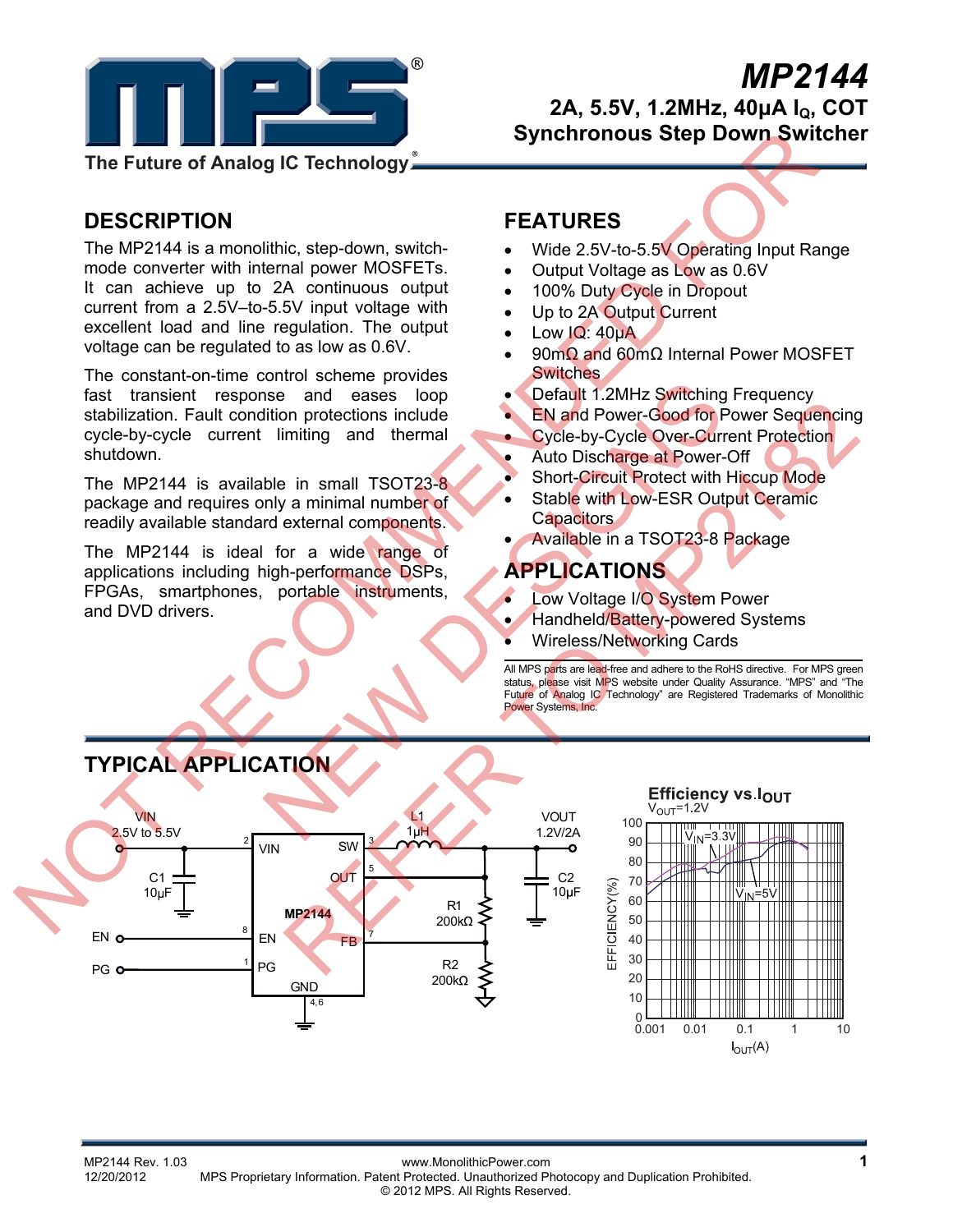

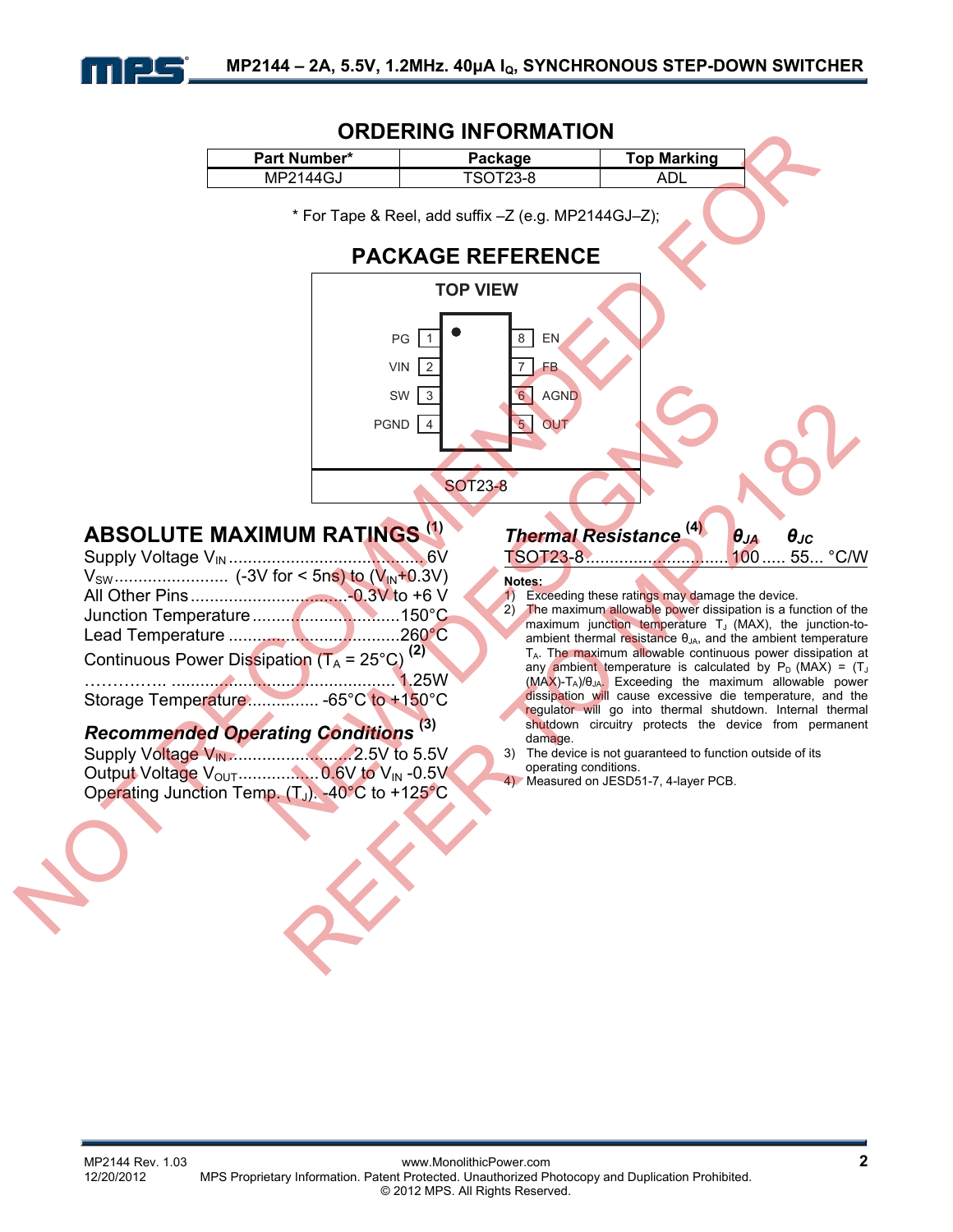

## **ELECTRICAL CHARACTERISTICS (5)**

| <b>Parameter</b>                                     | <b>Symbol</b>       | <b>Condition</b>                                      | Min     | <b>Typ</b>            | <b>Max</b>     |
|------------------------------------------------------|---------------------|-------------------------------------------------------|---------|-----------------------|----------------|
|                                                      |                     | $2.5V \le V_{IN} \le 5.5V$                            | $-1.5%$ | 0.600                 | $+1.5%$        |
| Feedback Voltage                                     | $V_{FB}$            | $T_A = -40^\circ \text{C}$ to $+85^\circ \text{C}$    | $-2%$   |                       | $+2%$          |
| <b>Feedback Current</b>                              | $I_{FB}$            | $V_{FB} = 0.63V$                                      |         | 10                    |                |
| <b>PFET Switch ON Resistance</b>                     | $R_{DSON\_P}$       |                                                       |         | 90                    |                |
| <b>NFET Switch ON Resistance</b>                     | $R_{DSON_N}$        |                                                       |         | 60                    |                |
| Switch Leakage                                       |                     | $V_{EN} = 0V$ , $V_{IN} = 5V$<br>$V_{SW}$ = 0V and 5V |         | 0.1                   | $\overline{2}$ |
| <b>PFET Current Limit</b>                            |                     |                                                       | 3.3     | 3.8                   |                |
| <b>NFET Switch Sinking Current</b>                   | $I_{NSW}$           | $V_{OUT} = 1.2V, V_{FB} = 0.7V$                       |         | 100                   |                |
| ON Time                                              | $t_{ON}$            | $V_{IN} = 5V$ , $V_{OUT} = 1.2V$                      |         | 200                   |                |
|                                                      |                     | $V_{IN} = 3.6 V, V_{OUT} = 1.2 V$                     |         | 277                   |                |
| Switching frequency                                  | $f_s$               | $V_{IN} = 5V$ , $V_{OUT} = 1.2V$ , $I_{OUT} = 1A$     | $-20%$  | 1200                  | $+20%$         |
|                                                      |                     | $T_A = -40^\circ \text{C}$ to +85°C                   | $-25%$  | 1200                  | $+25%$         |
| Minimum OFF Time                                     | $t_{MIN-OFF}$       |                                                       |         | 50                    |                |
| Soft-Start Time                                      | $t_{SS-ON}$         |                                                       |         | 1.3                   |                |
| Soft-Stop Time                                       | t <sub>SS-OFF</sub> |                                                       |         | $\mathbf{1}$          |                |
| Power-Good Upper Trip<br>Threshold                   | PGH                 | FB voltage with respect to<br>the regulation          |         | $+10%$                |                |
| Power-Good Lower Trip<br>Threshold                   | $PG_{L}$            |                                                       |         | $-10%$                |                |
| Power-Good Delay                                     | $PG_{D}$            |                                                       |         | 110                   |                |
| <b>Power-Good Sink Current</b><br>Capability         | $V_{\text{PG-L}}$   | Sink 1mA                                              |         |                       | 0.4            |
| Power Good Logic High Voltage                        | $V_{PG-H}$          | $V_{IN} = 5V, V_{FB} = 0.6V$                          | 4.9     |                       |                |
| Power Good Internal Pull-Up<br>Resistor              | $R_{PG}$            |                                                       |         | 500                   |                |
| Under-Voltage Lockout Threshold<br><b>Rising</b>     |                     |                                                       | 2.0     | 2.2                   | 2.4            |
| Under-Voltage Lockout Threshold<br><b>Hysteresis</b> |                     |                                                       |         | 150                   |                |
| <b>EN Input Logic Low Voltage</b>                    |                     |                                                       |         |                       | 0.4            |
| EN Input Logic High Voltage                          |                     |                                                       | 1.2     |                       |                |
| <b>EN Input Current</b>                              |                     | $V_{EN} = 2V$<br>$V_{EN} = 0V$                        |         | $\overline{2}$<br>0.1 |                |
| Supply Current (Shutdown)                            |                     | $V_{EN} = 0V$                                         |         | 0.1                   |                |
| <b>Supply Current (Quiescent)</b>                    |                     | $V_{EN} = 2V$ , $V_{FB} = 0.63V$ ,<br>$V_{IN} = 3.6V$ |         | 40                    |                |
| <b>Thermal Shutdown</b>                              |                     |                                                       |         | 150                   |                |
| <b>Thermal Hysteresis</b>                            |                     |                                                       |         | 30                    |                |

**Notes:** 

5) Guaranteed by design.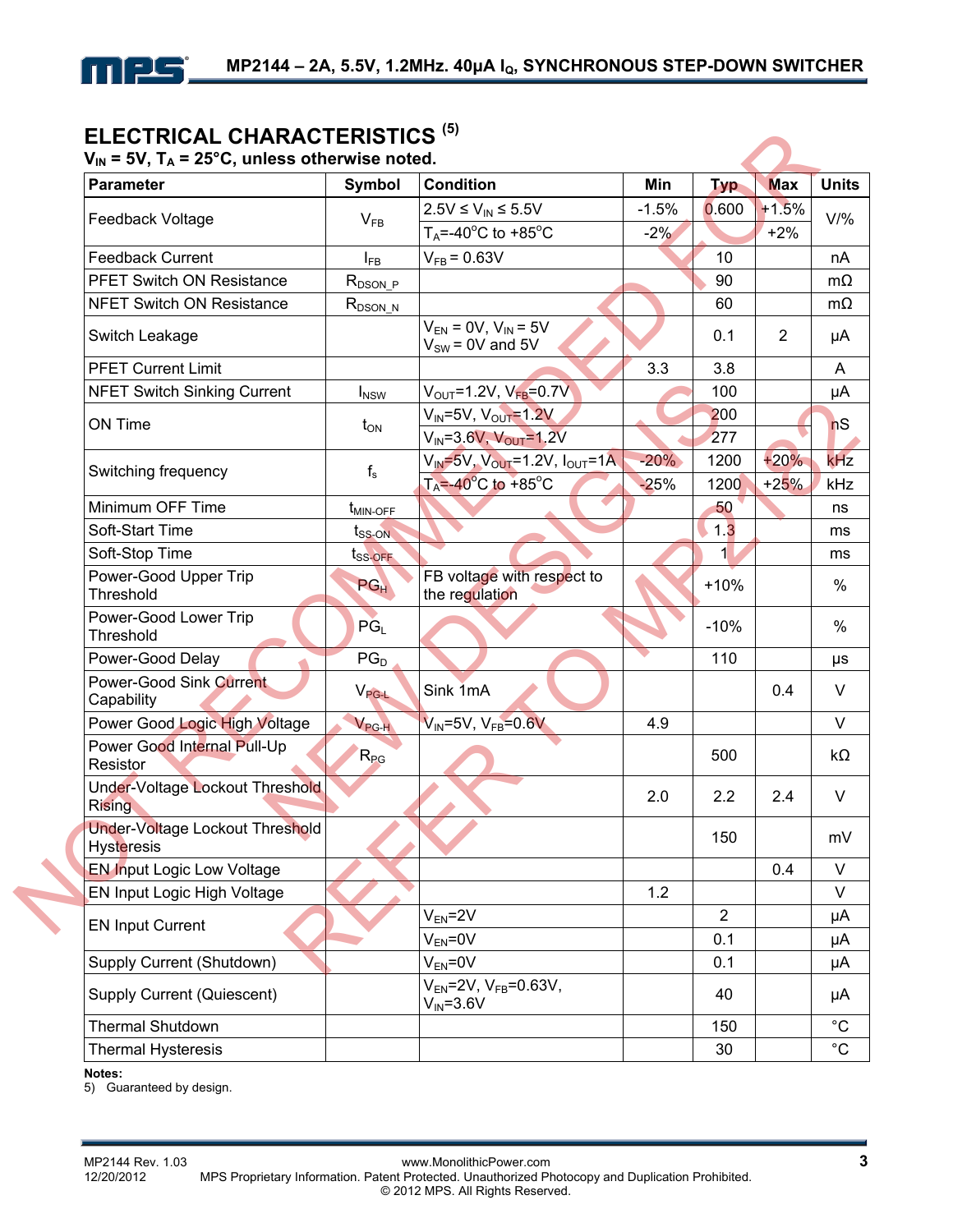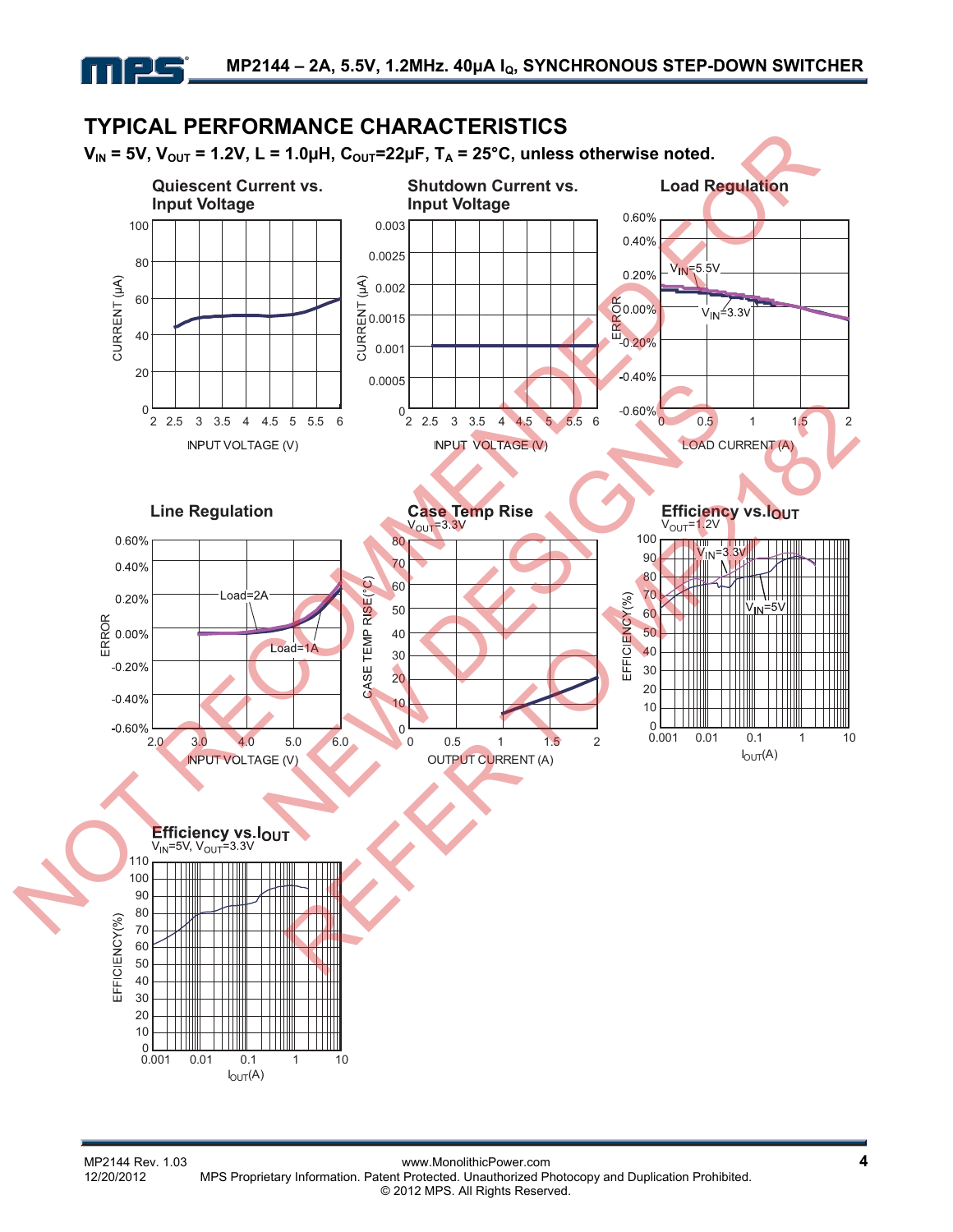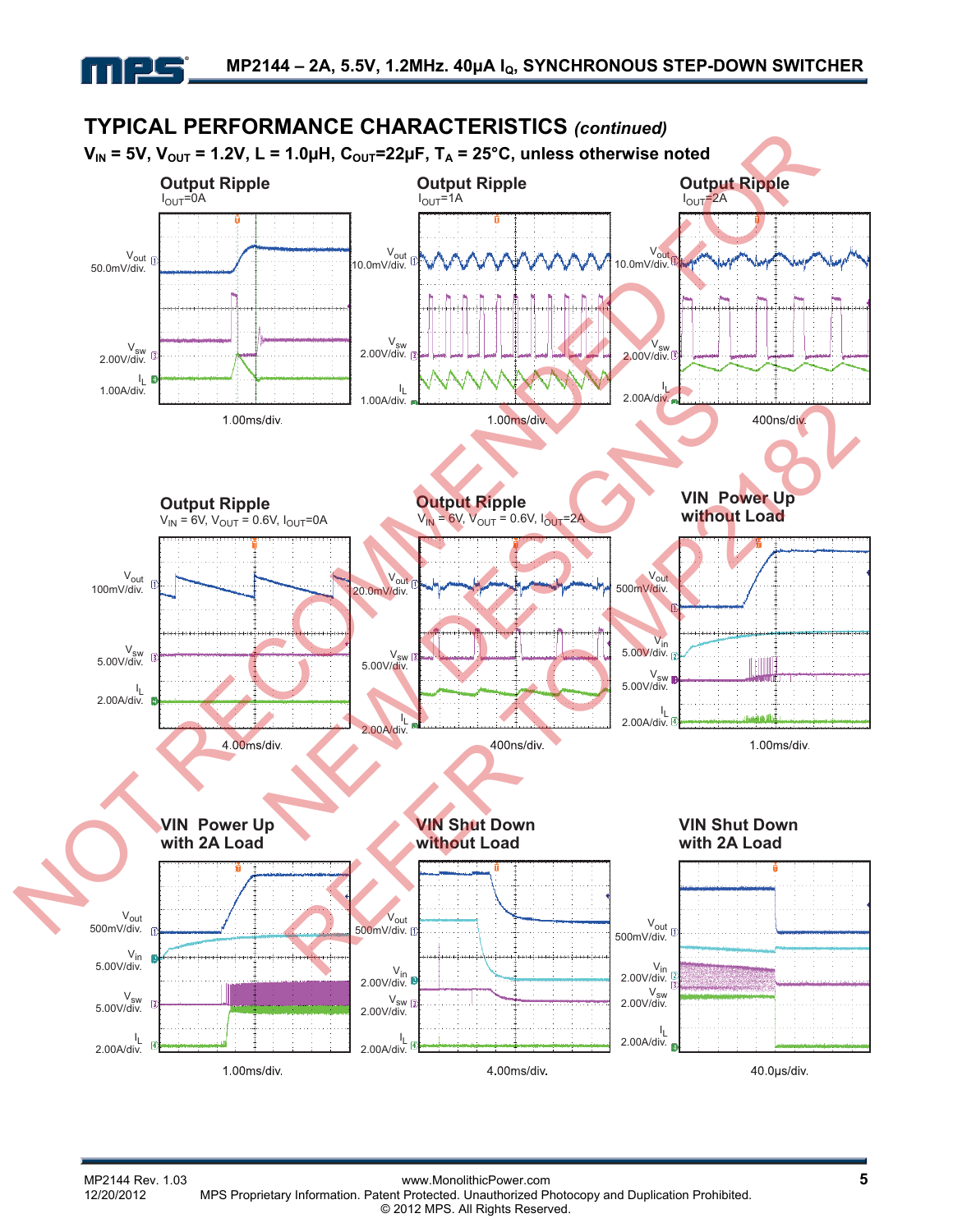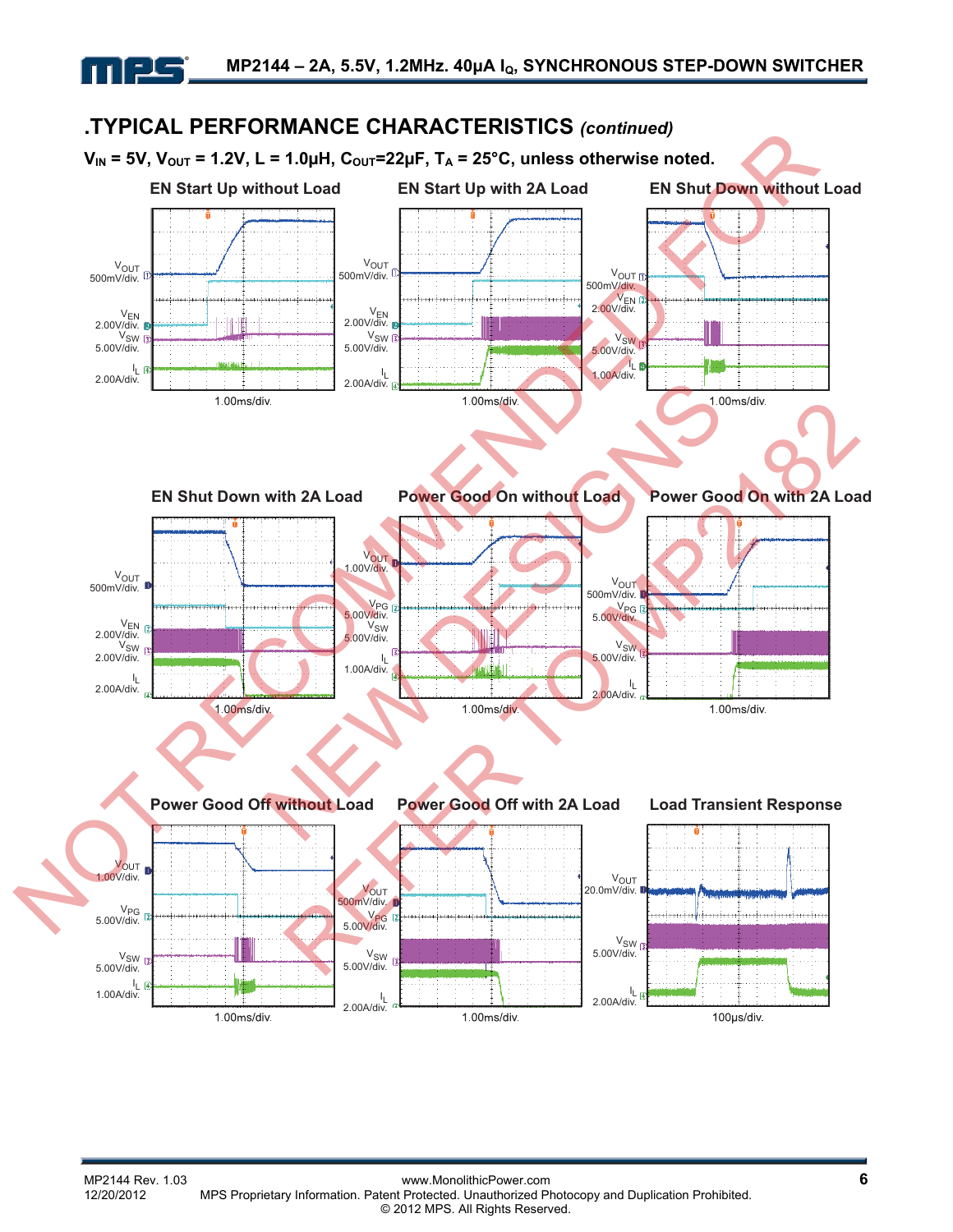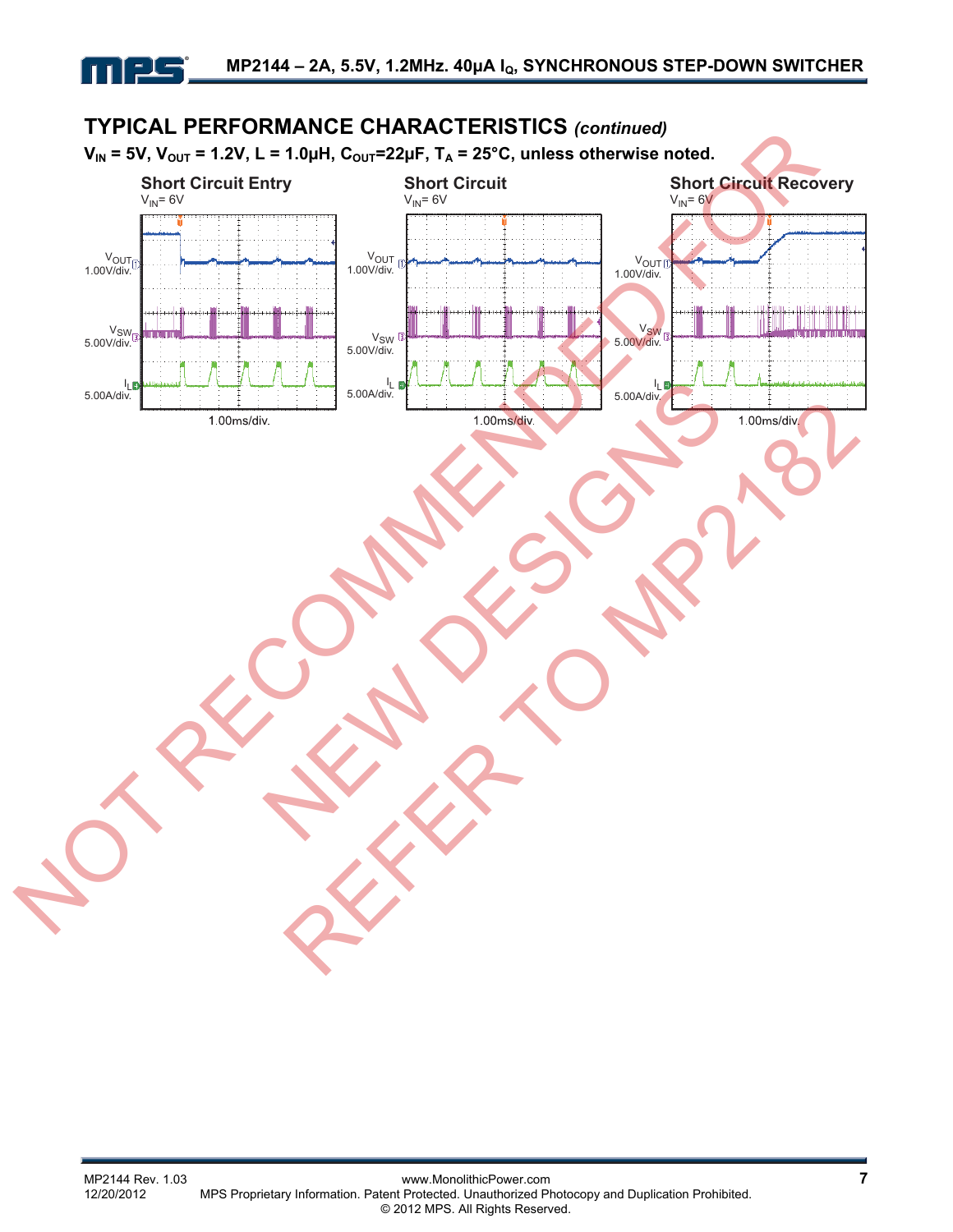

## **PIN FUNCTION**

| PG<br>$\mathbf 1$<br>level. If the FB voltage is out of that regulation range, it is LOW.<br>$\overline{2}$<br><b>VIN</b><br>prevents large voltage spikes from appearing at the input.<br>3<br>SW<br>Switch Output<br><b>PGND</b><br>Power Ground<br>$\overline{\mathbf{4}}$<br>5<br><b>OUT</b><br>Input Sense. For output voltage sense.<br><b>AGND</b><br>Analog Ground. Internal control circuit reference.<br>6<br>$\overline{7}$<br><b>FB</b><br>voltage.<br>On/Off Control<br>8<br>EN | <b>Name</b> | <b>Description</b>                                                                                                                                                                   |
|----------------------------------------------------------------------------------------------------------------------------------------------------------------------------------------------------------------------------------------------------------------------------------------------------------------------------------------------------------------------------------------------------------------------------------------------------------------------------------------------|-------------|--------------------------------------------------------------------------------------------------------------------------------------------------------------------------------------|
|                                                                                                                                                                                                                                                                                                                                                                                                                                                                                              |             | Power Good Indicator. The output of this pin is an open drain with an internal pull up<br>resistor to IN. PG is pulled up to VIN when the FB voltage is within 10% of the regulation |
|                                                                                                                                                                                                                                                                                                                                                                                                                                                                                              |             | Supply Voltage. The MP2144 operates from a +2.5V-to-+5.5V unregulated input. C1                                                                                                      |
|                                                                                                                                                                                                                                                                                                                                                                                                                                                                                              |             |                                                                                                                                                                                      |
|                                                                                                                                                                                                                                                                                                                                                                                                                                                                                              |             |                                                                                                                                                                                      |
|                                                                                                                                                                                                                                                                                                                                                                                                                                                                                              |             |                                                                                                                                                                                      |
|                                                                                                                                                                                                                                                                                                                                                                                                                                                                                              |             |                                                                                                                                                                                      |
|                                                                                                                                                                                                                                                                                                                                                                                                                                                                                              |             | Feedback. Connect an external resistor divider from the output to GND to set the output                                                                                              |
|                                                                                                                                                                                                                                                                                                                                                                                                                                                                                              |             |                                                                                                                                                                                      |
|                                                                                                                                                                                                                                                                                                                                                                                                                                                                                              |             |                                                                                                                                                                                      |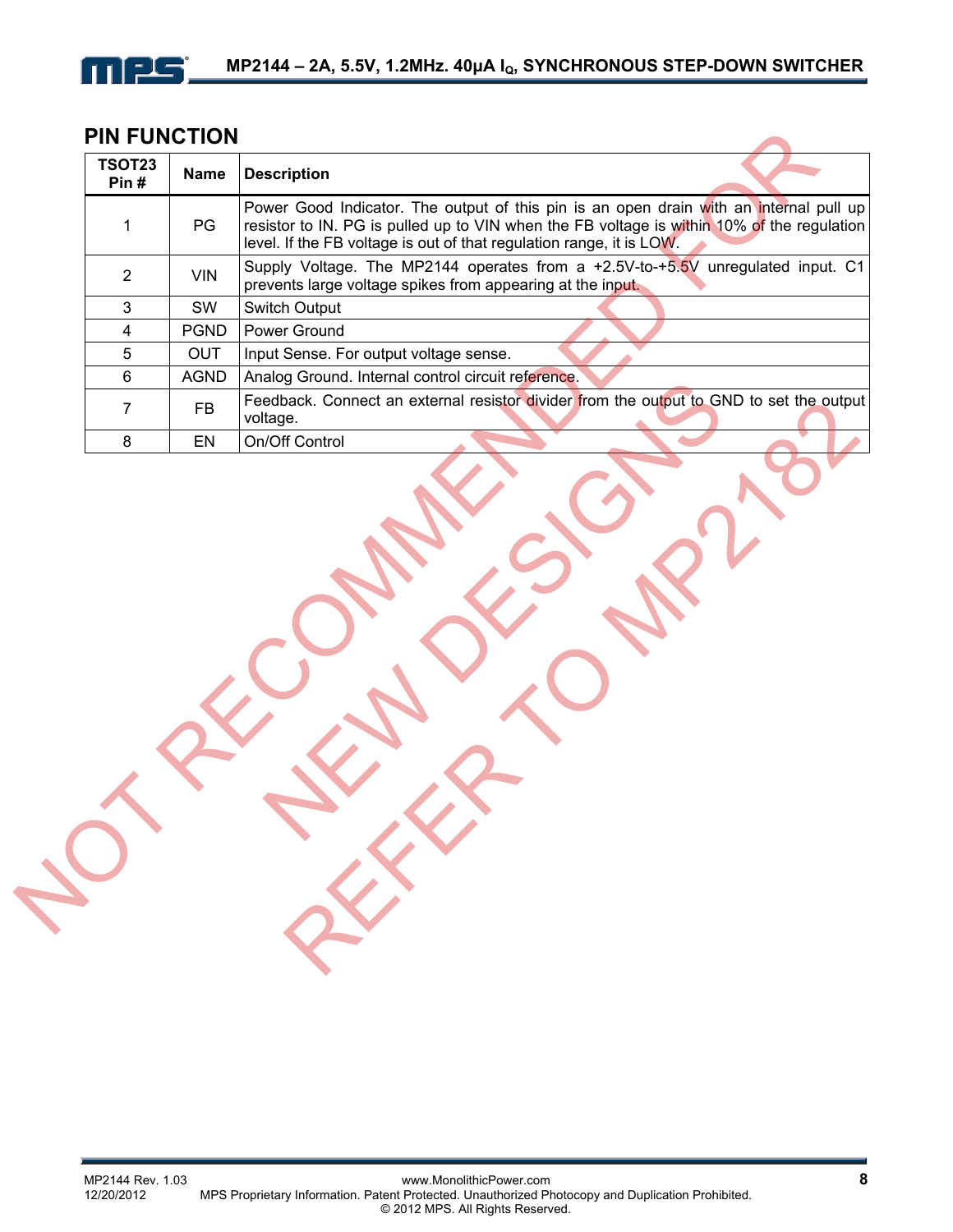## **FUNCTIONAL BLOCK DIAGRAM**

mes

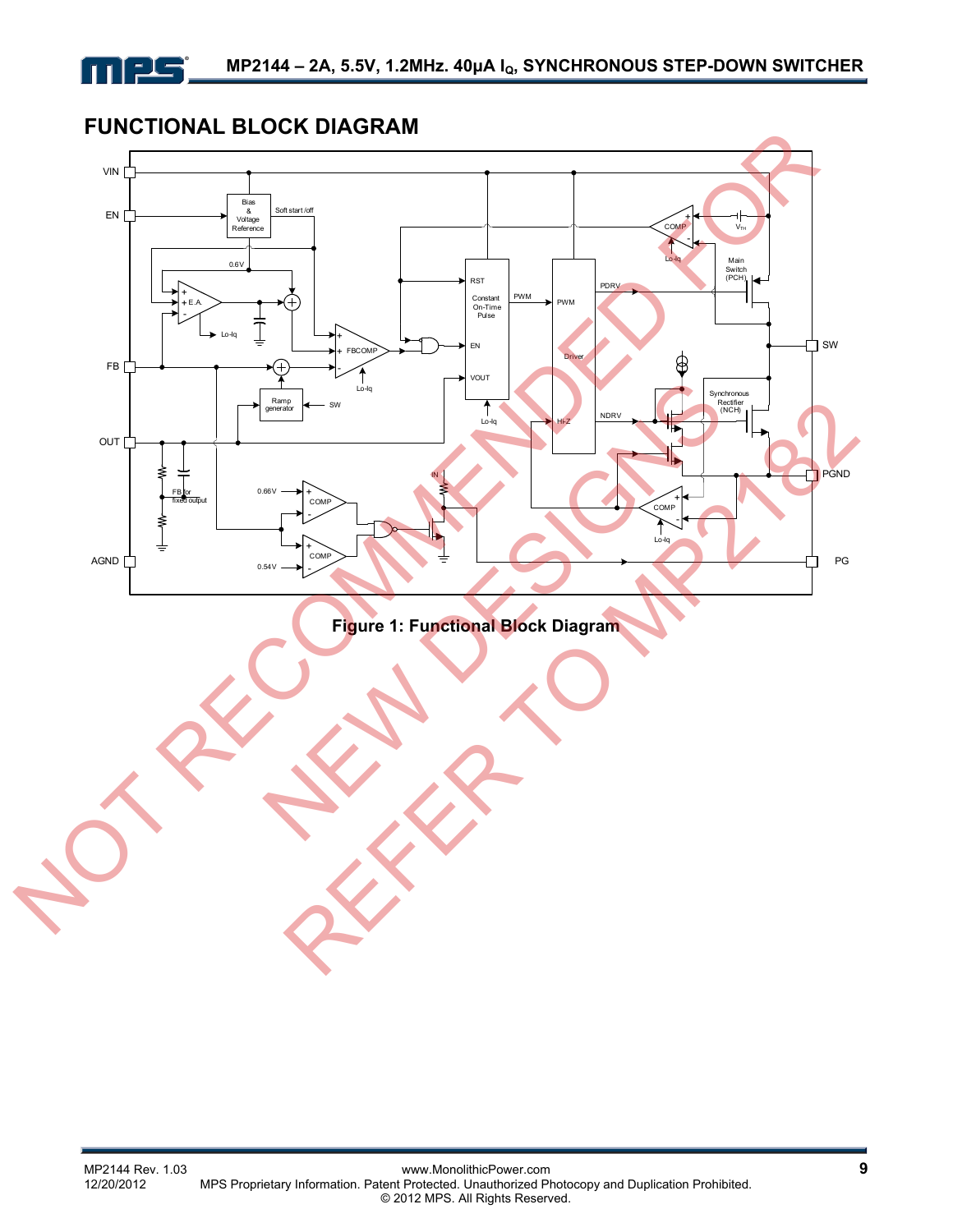## **OPERATION**

The MP2144 uses constant on-time control with input voltage feed-forward to stabilize the switching frequency over its full input range. At light load, the MP2144 employs proprietary control over the low-side MOSFET (LS-FET) and inductor current to eliminate ringing on switching node and improve efficiency.

#### **Constant-On–Time Control**

When compared to fixed-frequency PWM control, constant-on–time control offers advantages including simpler control loop and faster transient response. By using input voltage feed-forward, the MP2144 maintains a nearly constant switching frequency across the entire input and output voltage range. The on-time of the switching pulse can be estimated as:

$$
t_{ON} = \frac{V_{OUT}}{V_{IN}} \cdot 0.833 \mu s
$$

To prevent inductor current runaway during the load transient, the MP2144 has a fixed minimum off time of 50ns. However, this minimum off time limit does not affect the operation of the MP2144 in steady state in any way.

#### **Light-Load Operation**

Under light-load conditions, the MP2144 uses a proprietary control scheme to save power and improve efficiency: it gradually ramps down the LS-FET current to its minimum instead of turning off the LS-FET immediately when the inductor current starts to reverse. The gradual current drop avoids ringing at the switching node that always occurs in discontinuous conduction mode (DCM) operation. **OF EXA III ON THE CONTROL INTERNATIONAL CONTROL INTERNATIONAL CONTROL INTERNATIONAL CONTROL INTERNATIONAL CONTROL INTERNATIONAL CONTROL INTERNATIONAL CONTROL INTERNATIONAL CONTROL INTERNATIONAL CONTROL INTERNATIONAL CONT** 

#### **Enable**

When the input voltage exceeds the undervoltage lockout (UVLO) threshold—typically 2.2V—the MP2144 can be enabled by pulling the EN pin higher than 1.2V. Leaving EN pin floating or grounded will disable the MP2144. There is an internal 1MΩ resistor from the EN pin to ground.

#### **Soft-Start/Stop**

MP2144 has a built-in soft-start that ramps up the output voltage at a constant slew rate that avoids overshooting at startup. The soft-start time is typically about 1ms. When disabled, the MP2144 ramps down the internal reference voltage to allow the load to linearly discharge the output.

### **Power GOOD Indictor**

MP2144 has an open drain with a 500kΩ pullup resistor pin for power good (PG) indication. When the FB pin is within ±10% of the regulatory voltage (0.6V), the PG pin is pulled up to VIN by the internal resistor. If the FB pin voltage is outside the ±10% window, the PG pin is pulled to ground by an internal MOSFET. The MOSFET has a maximum  $R_{dson}$  of less than 100Ω. Notifiate the server and<br>
New State of the Server COOD Indictor<br>
The on-time of the state of the state of the state of the state of the state of the state of the state of the state of the state of the state of the state of

#### **Current limit**

The MP2144 has a 3.3A minimum current limit for the high side switch (HS-FET). When the HS-FET hits its current limit, MP2144 enters hiccup mode until the current drops to prevent the inductor current from rising and possibly damaging the components.

#### **Short Circuit and Recovery**

The MP2144 also enters short-circuit protection (SCP) mode when it hits the current limit, and tries to recover from the short circuit by entering hiccup mode. In SCP, the MP2144 disables the output power stage, discharges a soft-start capacitor, and then enacts a soft-start procedure. If the short-circuit condition still holds after soft-start ends, the MP2144 repeats this operation until the short circuit ceases and output rises back to regulation level. From the main of the MP2144 has an open drain with a 500kQ pulling<br>
The on-time of the UMP2144 has an open drain with a 500kQ pulling<br>
The on-time of the UMP2144 has an open drain with a 500kQ pulling<br>
3.833.<br>
Tregulatory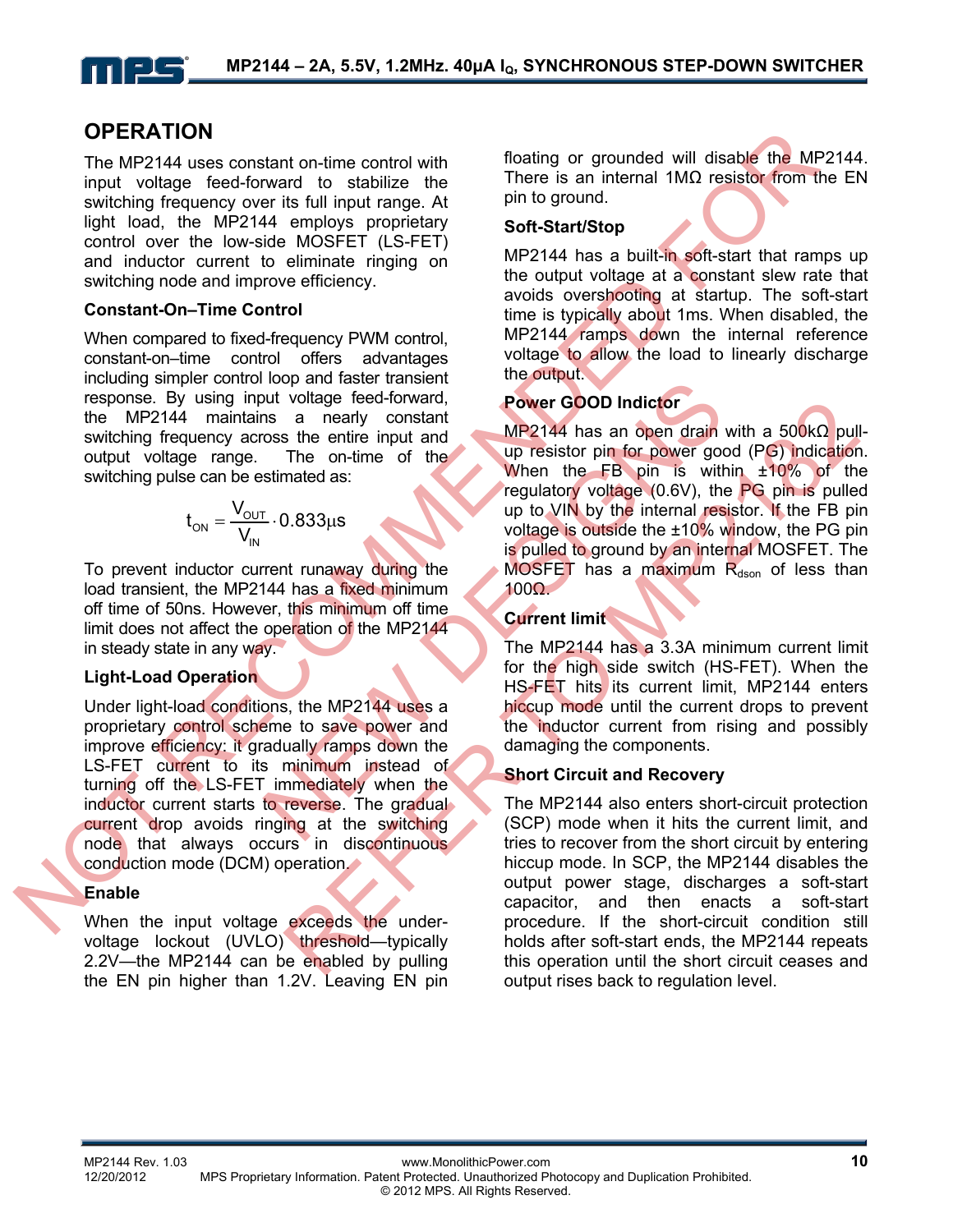## **APPLICATION INFORMATION**

## **COMPONENT SELECTION**

#### **Setting the Output Voltage**

The external resistor divider sets the output voltage (see the Typical Application schematic on page 1). The design of the feedback resistor R1 must account for both stability and dynamic response, and thus can not be too large or too small. Choose an R1 value between 120kΩ and 200k $Ω$ . R2 is then given by:

$$
R2 = \frac{R1}{\frac{V_{out}}{0.6} - 1}
$$

The feedback circuit is shown in Figure 2.



#### **Figure 2: Feedback Network**

Table 1 lists the recommended resistors values for common output voltages.

#### **Table 1: Resistor Values for Common Output Voltages**

| $V_{OUT} (V)$ | $R1$ (k $\Omega$ ) | $R2 (k\Omega)$ |
|---------------|--------------------|----------------|
| 1.0           | 200(1%)            | 300(1%)        |
| 1.2           | 200(1%)            | 200(1%)        |
| 1.8           | 200(1%)            | 100(1%)        |
| 2.5           | 200(1%)            | 63.2(1%)       |
| 3.3           | 200(1%)            | 44.2(1%)       |

#### **Selecting the Inductor**

A 0.82µH to 4.7µH inductor is recommended for most applications. For the best efficiency, chose an inductor with a DC resistance less than 15mΩ. For most designs, the inductance value can be derived from the following equation.

$$
L_1 = \frac{V_{OUT} \times (V_{IN} - V_{OUT})}{V_{IN} \times \Delta I_L \times f_{OSC}}
$$

Where  $\Delta I_L$  is the inductor ripple current.

Choose an inductor current to be approximately 30% of the maximum load current. The maximum inductor peak current is:

$$
I_{L(MAX)} = I_{LOAD} + \frac{\Delta I_L}{2}
$$

#### **Selecting the Input Capacitor**

The input current to the step-down converter is discontinuous, and requires a capacitor to supply the AC current to the step-down converter while maintaining the DC input voltage. Use low-ESR capacitors for the best performance. Ceramic capacitors with X5R or X7R dielectrics are highly recommended because of their low ESR values and small temperature coefficients. For most applications, a 10µF capacitor is sufficient. For higher output voltage, 47uF may be needed to increase system stability. **EVELO TRIDE AT EXECUTE AND THE CONDUCT SERVICE SURFACE AND CONDUCT SURFACE TOWARD TO CONDUCT SURFACE TO A CONDUCT SURFACE ON A CONDUCT SURFACE ON A CONDUCT SURFACE ON A CONDUCT SURFACE ON A CONDUCT SURFACE ON A CONDUCT S**  $\frac{V_{out}}{V_{out}} = 1$ <br>
Selecting the Input Capacities<br>
shown in Figure 2.<br>
<br>
Your capacitors for the best performance of the step-domain<br>
your capacitors for the best performance of the step-domain<br>
respective to the step-dom The input current to the step-down converter in<br>
wown in Figure 2.<br>
Your the AC current to the step-down converter while<br>
Your capacitors for the best performance. Ceramination<br>
Your capacitors with XSR or XTR dielectrics

Since the input capacitor absorbs the input switching current it requires an adequate ripple current rating. The RMS current in the input capacitor can be estimated by:

$$
I_{C1} = I_{LOAD} \times \sqrt{\frac{V_{OUT}}{V_{IN}} \left(1 - \frac{V_{OUT}}{V_{IN}}\right)}
$$

The worse case condition occurs at  $VIN =$  $2V<sub>OUT</sub>$ , where:

$$
I_{C1}=\frac{I_{LOAD}}{2}
$$

For simplification, choose an input capacitor whose RMS current rating is greater than half of the maximum load current.

The input capacitor can be electrolytic, tantalum, or ceramic. When using electrolytic or tantalum capacitors, use a small, high-quality, ceramic capacitor (0.1μF) placed as close to the IC as possible. When using ceramic capacitors, make sure that they have enough capacitance to prevent excessive voltage ripple at the input.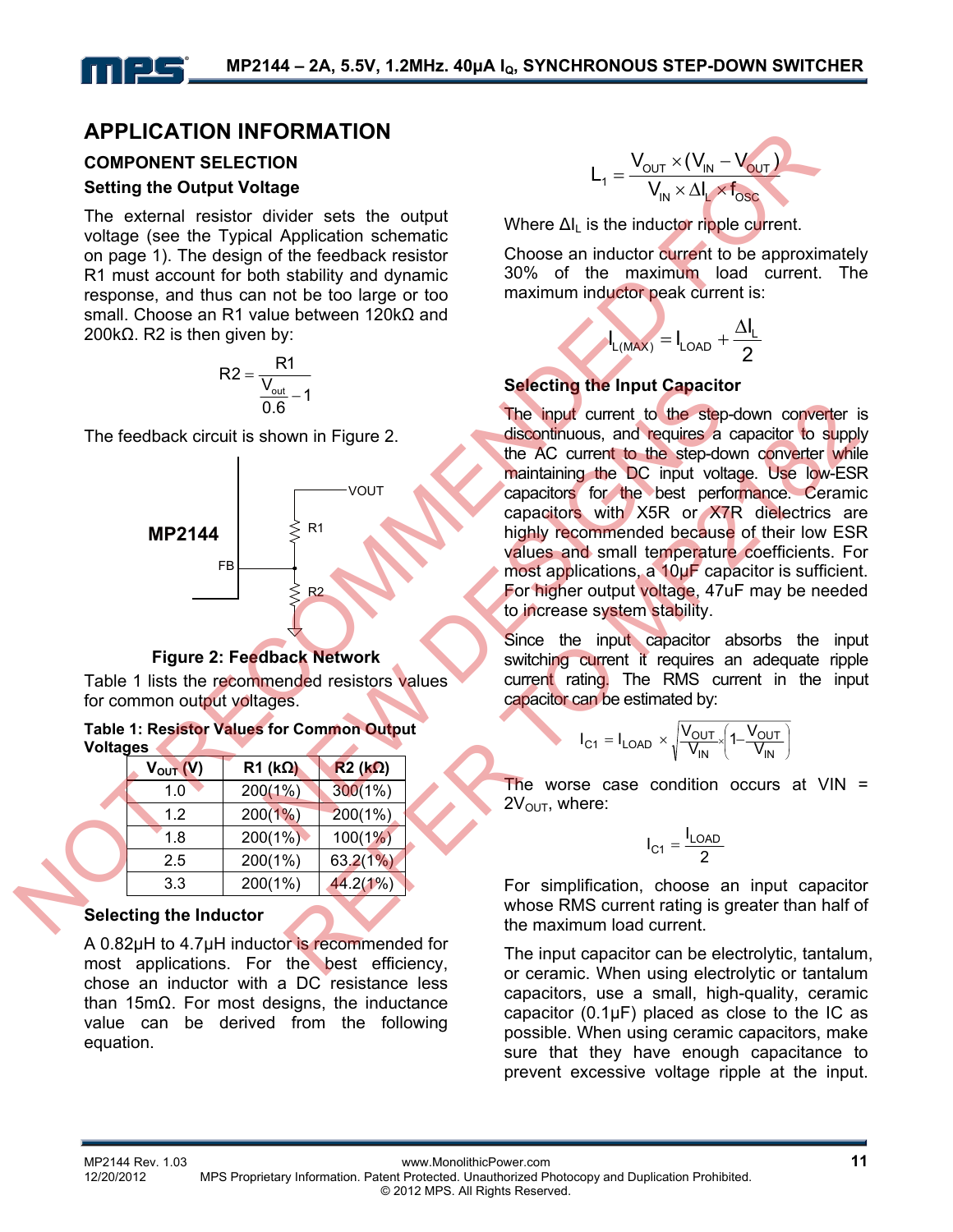The input voltage ripple caused by capacitance can be estimated by:

> $V_{\text{IN}} = \frac{V_{\text{LOAD}}}{f_{\text{S}} \times C1} \times \frac{V_{\text{OUT}}}{V_{\text{IN}}} \times \left(1 - \frac{V_{\text{OUT}}}{V_{\text{IN}}} \right)$  $V_{\text{IN}} = \frac{I_{\text{LOAD}}}{I_{\text{LO}} \times \frac{V_{\text{OUT}}}{V_{\text{UV}}} \times \left(1 - \frac{V_{\text{UV}}}{V_{\text{UV}}} \right)$  $\Delta V_{\text{IN}} = \frac{I_{\text{LOAD}}}{f_{\text{S}} \times C1} \times \frac{V_{\text{OUT}}}{V_{\text{IN}}} \times \left(1 - \frac{V_{\text{OUT}}}{V_{\text{IN}}}\right)$

#### **Selecting the Output Capacitor**

The output capacitor (C2) maintains the output DC voltage. Use Ceramic capacitors. Low ESR capacitors keep the output voltage ripple low. The output voltage ripple can be estimated by:

$$
\Delta V_{\text{OUT}}=\frac{V_{\text{OUT}}}{f_s\times L_1}\times\left(1-\frac{V_{\text{OUT}}}{V_{\text{IN}}}\right)\times\left(R_{\text{ESR}}+\frac{1}{8\times f_s\times C2}\right)
$$

Where  $L_1$  is the inductor value and  $R_{ESR}$  is the equivalent series resistance (ESR) value of the output capacitor.

Using ceramic capacitors, the impedance at the switching frequency is dominated by the capacitance. The output voltage ripple is mainly caused by the capacitance. For simplification, the output voltage ripple can be estimated by:

$$
\Delta V_{\text{OUT}} = \frac{V_{\text{OUT}}}{8 \times f_s^2 \times L_1 \times C2} \times \left(1 - \frac{V_{\text{OUT}}}{V_{\text{IN}}}\right)
$$

For tantalum or electrolytic capacitors, the ESR dominates the impedance at the switching frequency. For simplification, the output ripple can be approximated as:

$$
\Delta V_{\text{OUT}} = \frac{V_{\text{OUT}}}{f_s \times L_1} \times \left(1 - \frac{V_{\text{OUT}}}{V_{\text{IN}}}\right) \times R_{\text{ESR}}
$$

The characteristics of the output capacitor also affect the stability of the regulation system.

#### **PCB Layout Recommendation**

Proper layout of the switching power supplies is very important, and sometimes critical for proper function. For the high-frequency switching converter, poor layout design can result in poor line or load regulation and stability issues.

The high current paths (GND, IN, and SW) should be placed very close to the device using short, direct, and wide traces. The input capacitor needs to be as close as possible to the IN and GND pins. The external feedback resistors should be placed next to the FB pin. Keep the switching node SW short and away from the feedback network.

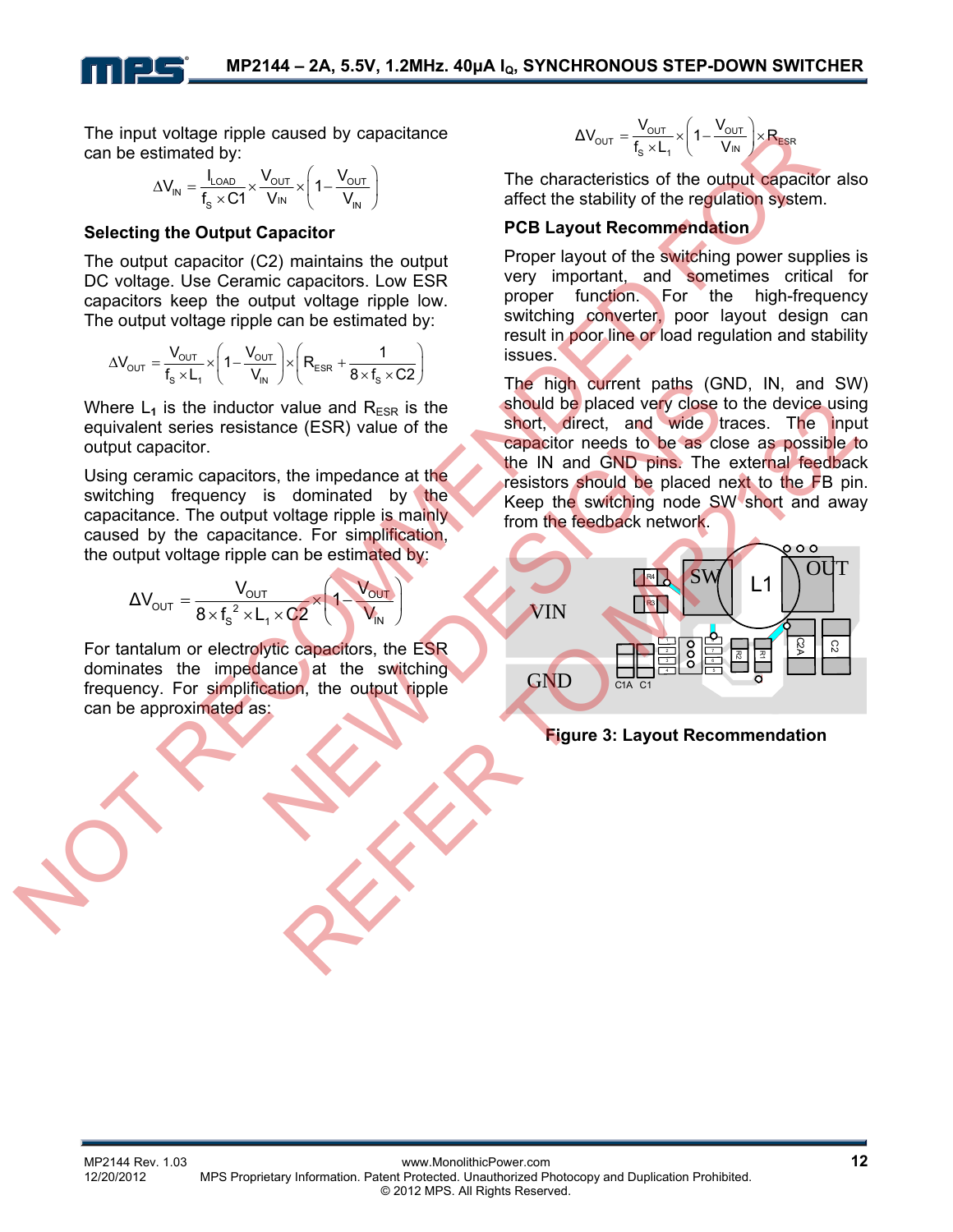